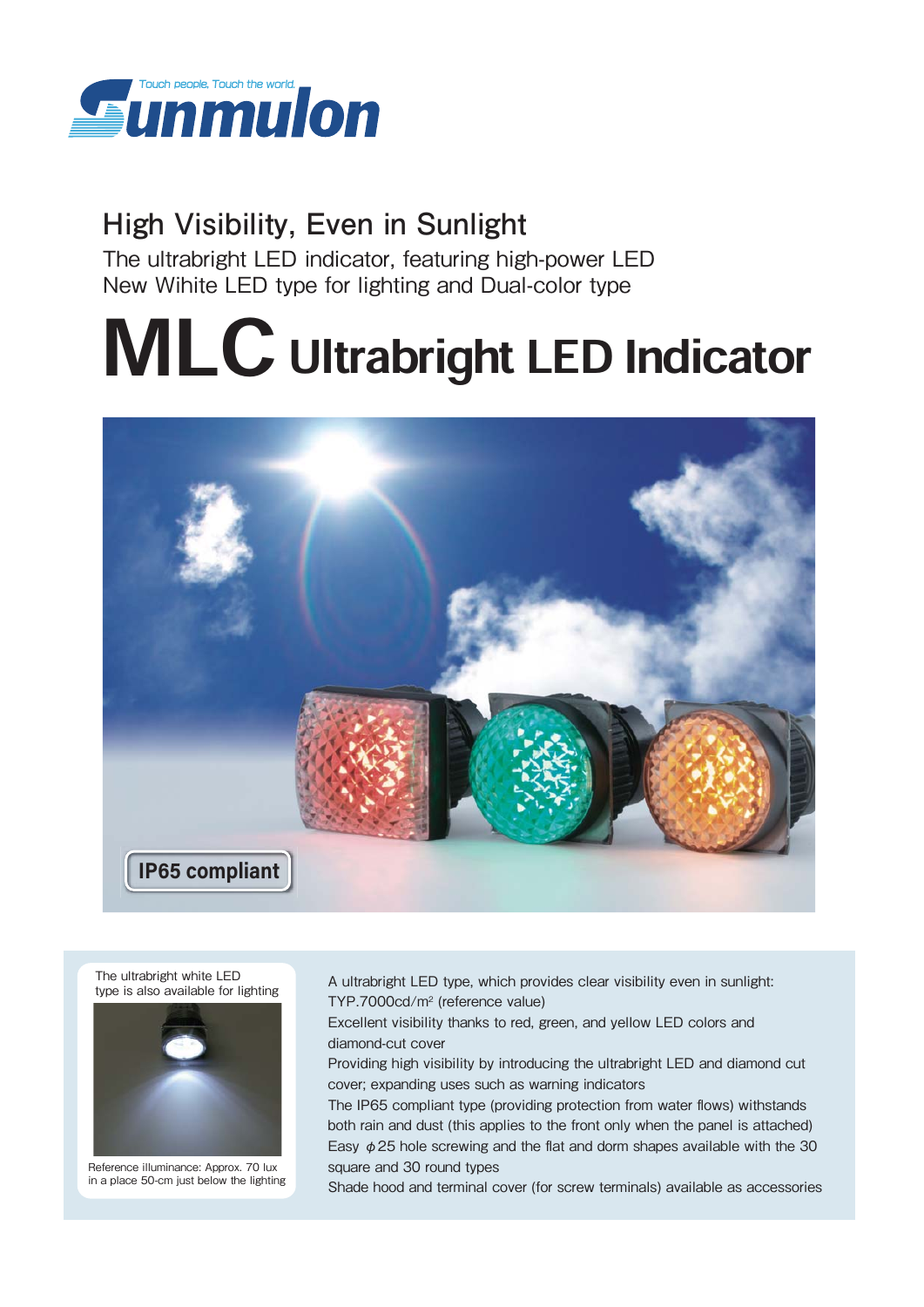



## **SPECIFICATIONS**

| Insulation resistance       | 100M $\Omega$ or greater with a DC 500V Megger                                                      |
|-----------------------------|-----------------------------------------------------------------------------------------------------|
| Dielectric strength         | Between terminals and ground: AC1500VRMS,<br>50/60Hz for 60 sec. at normal temperature and humidity |
| Reverse dielectric strength | 150V                                                                                                |
| Ambient temperature         | $-10^{\circ}$ C to 50 $^{\circ}$ C                                                                  |
| Ambient humidity            | 80%RH or less                                                                                       |

## **RATING**

| Voltage rating<br>(V) | Current rating (mA) |            |        |            |           |             |  |  |
|-----------------------|---------------------|------------|--------|------------|-----------|-------------|--|--|
|                       |                     | Mono-Color |        | Dual-Color | White LED |             |  |  |
|                       | Red                 | Green      | Yellow | Red        | Green     | for Lighing |  |  |
| DC12V $(\pm 5\%)$     | 56                  | 26         | 48     | 25         | 25        | 40          |  |  |
| $DC24V (\pm 5%)$      | 28                  | 13         | 24     | 25         | 25        | 25          |  |  |

## **DIMENSIONS**



\* Please note that height of the MLC type is different from the one of the current ML indicator.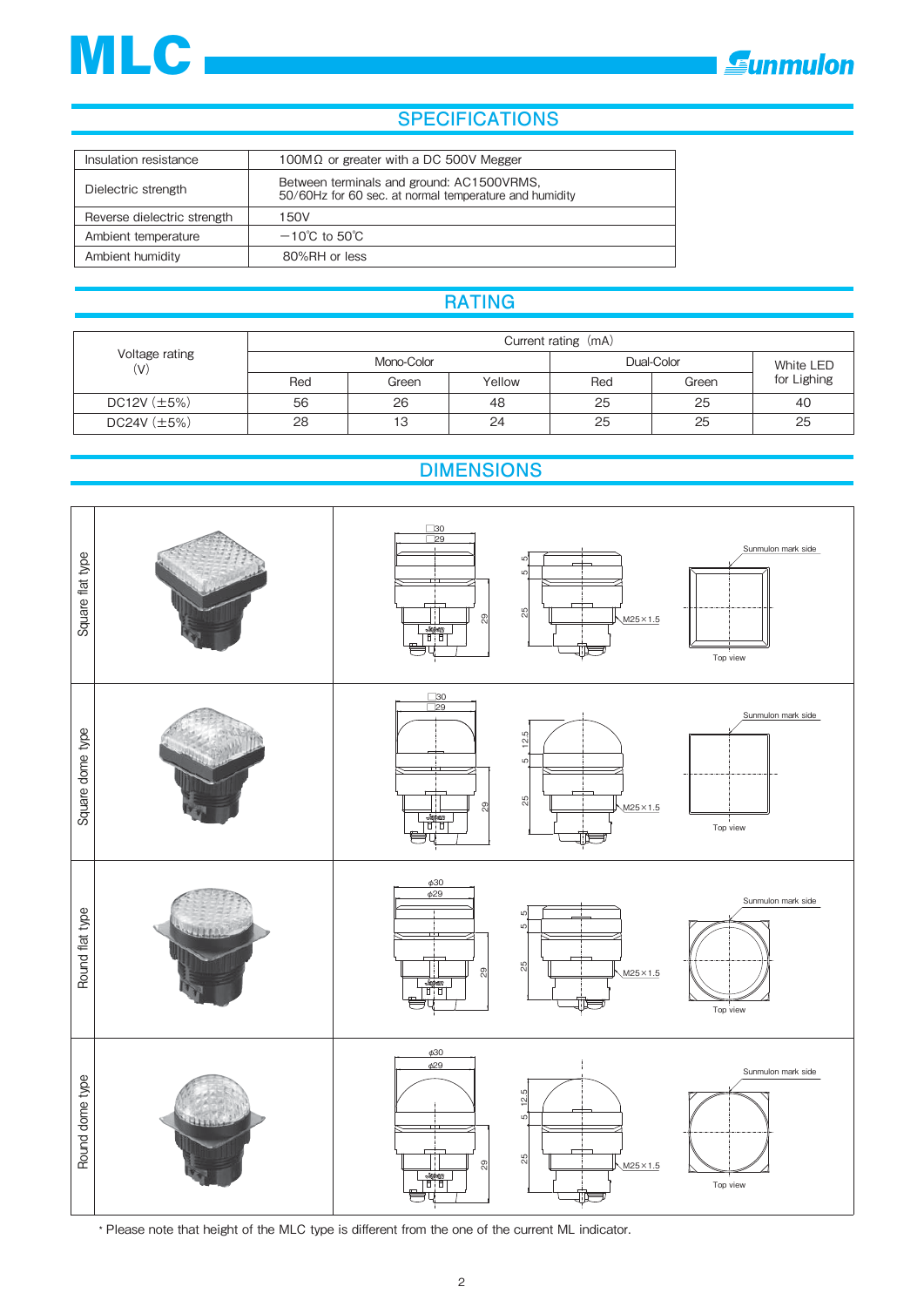### **Externally Installed Resistor Data**

#### ■ See the table below for externally installed LED resistors **T** a = 25℃

| <b>ITEM</b>                                                                                   |                                                                                               | Mono-Color        |                            |               |                                               |       |                                       | Dual-Color                 |                 |  |
|-----------------------------------------------------------------------------------------------|-----------------------------------------------------------------------------------------------|-------------------|----------------------------|---------------|-----------------------------------------------|-------|---------------------------------------|----------------------------|-----------------|--|
|                                                                                               |                                                                                               | DC <sub>12V</sub> |                            |               | DC24V                                         |       |                                       | $DC12 \cdot 24V$           |                 |  |
|                                                                                               |                                                                                               | Red               | Green                      | Yellow        | Red                                           | Green | Yellow                                | Red                        | Green           |  |
| Max. operating current                                                                        |                                                                                               | 60                | 60                         | 60            | 30                                            | 30    | 30                                    | 30                         | 30              |  |
| DC reverse voltage                                                                            |                                                                                               | 150               |                            |               |                                               |       |                                       |                            |                 |  |
| Diode voltage in regular direction                                                            |                                                                                               | 0.8               |                            |               |                                               |       |                                       |                            |                 |  |
| Voltage in regular direction $V_F(V)$ (reference value)                                       |                                                                                               | 6.3               | 6.2                        | 6.6           | 12.6                                          | 12.4  | 13.2                                  | 6.3                        | 9.3             |  |
| *1) Recommended operating current $I_F$ (mA)                                                  |                                                                                               | 50                | 30                         | 50            | 25                                            | 15    | 25                                    | 25                         | 25              |  |
| *2 Current decrease rate of LED (mA/ °C)<br>(between $t_1$ °C and $t_2$ °C) (Reference value) |                                                                                               | 2                 | 1.2                        | 2             |                                               | 0.6   | 1                                     | $\mathbf{1}$               | 0.6             |  |
|                                                                                               |                                                                                               | (85~100)          | (75~110)                   |               | $ (85 \sim 100) (85 \sim 100) (75 \sim 110) $ |       | (85~100)                              | (85~100)                   | (75~110)        |  |
| Ъ                                                                                             | Pulse width PW (mS)                                                                           | 0.1               | 10                         | 0.1           | 0.1                                           | 10    | 0.1                                   | 0.1                        | 10              |  |
| Conditions at the time<br>pulse lightening                                                    | Duty ratio D <sub>R</sub>                                                                     | $10^{-1}$         |                            |               |                                               |       |                                       |                            |                 |  |
|                                                                                               | Max. pulse allowable voltage in regular<br>direction<br>$1_F$ (mA)                            | 240               | 200                        | 240           | 120                                           | 100   | 120                                   | 120                        | 100             |  |
|                                                                                               | *1 Recommended operating current $1_F$ (mA)                                                   | 200               | 100                        | 200           | 100                                           | 50    | 100                                   | 100                        | 50              |  |
|                                                                                               | *2 Current decrease rate of LED (mA/ °C)<br>(between $t_1$ °C and $t_2$ °C) (Reference value) | 8                 | 1.2<br>$(85~100)$ (75~110) | 8<br>(85~100) | $\overline{4}$                                | 0.6   | 4<br>$(85~100)$ (75 ~ 110) (85 ~ 100) | $\overline{4}$<br>(85~100) | 0.6<br>(75~110) |  |
| Wiring figure                                                                                 |                                                                                               | Figure 1          |                            |               | Figure 2                                      |       |                                       | Figure 3                   |                 |  |

\*1) The recommended operating current indicates the standard set value when the ambient temperature for the MLC indicator is 50ºC (upper limit), and when the internal temperature increase is taken into consideration.

\*2 (between t1 °C and t2 °C) indicates the range of current decreases (current derating) (temperature at the beginning-max. temperature.)

**Use the following formulas to calculate the externally installed resistor R.** Figure 1



r Install the resistor to ensure the VF balance stability of the LED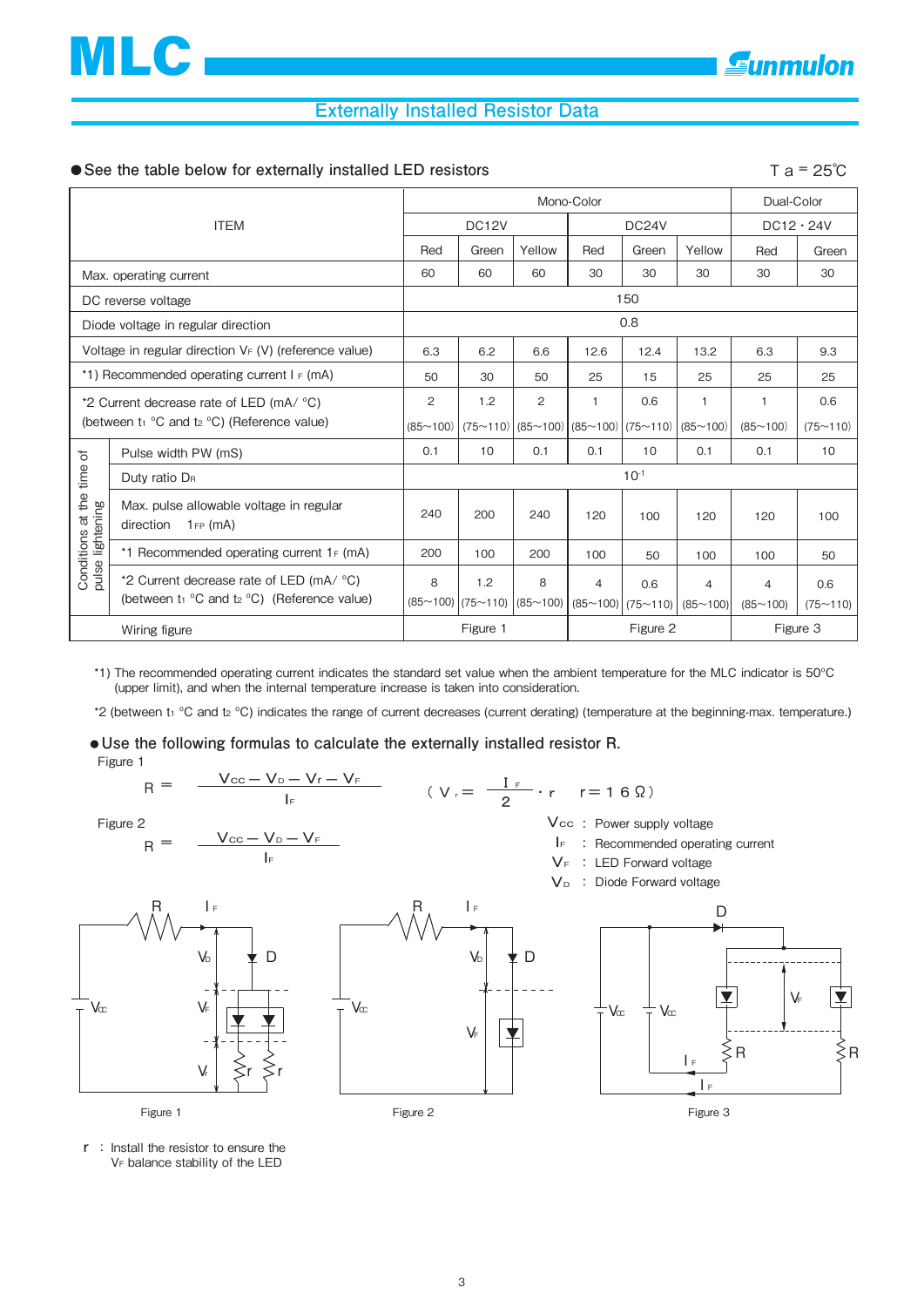# **Gunmulon**



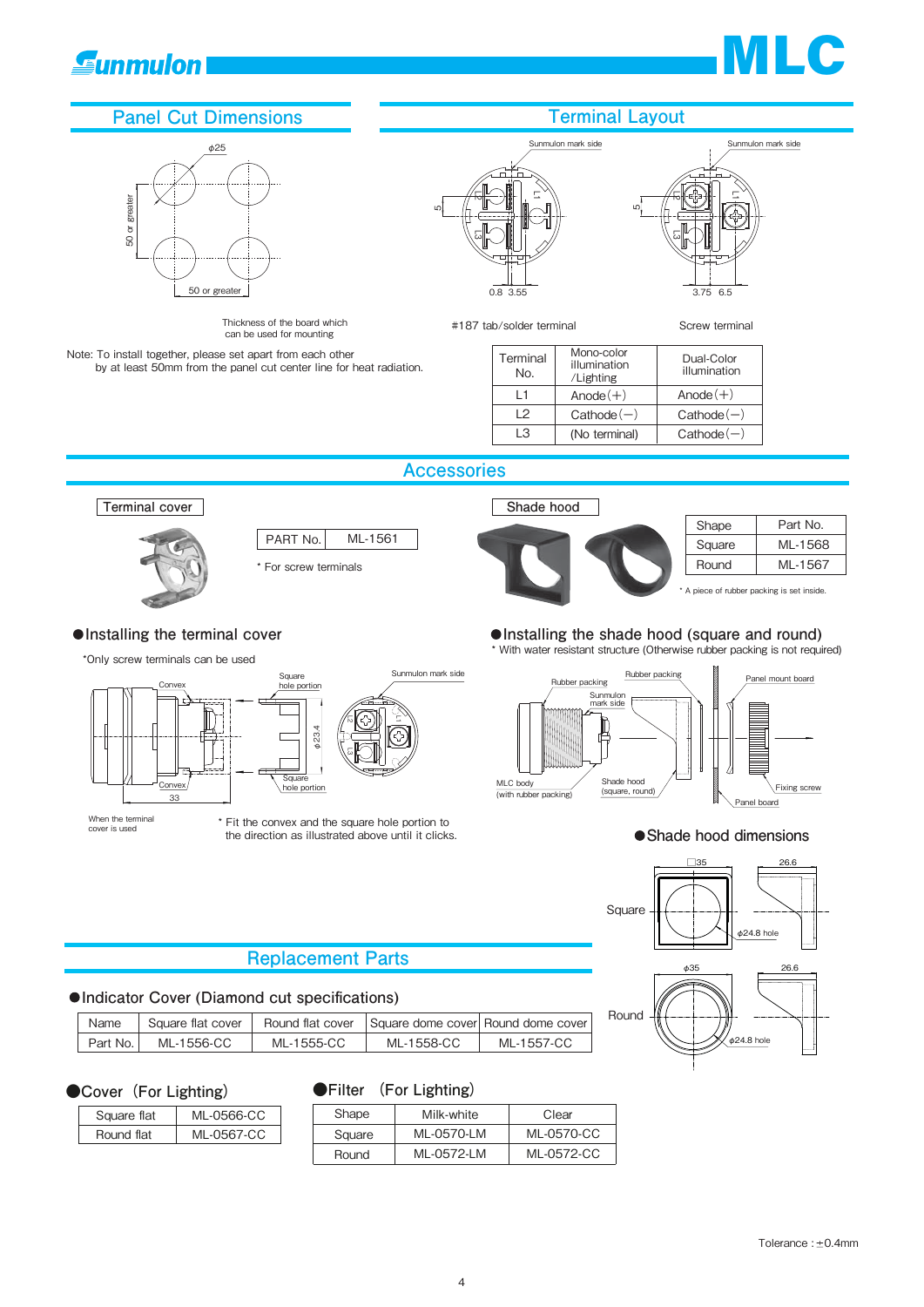# MLC

### **ORDERING CODE**



Notes

※1) Only the diamond cut shape is available for the cover of the MLC indicator.

※2) In case of Without Cover Square dome and Round dome type, Please specify Without Cover Square flat and Round flat type, for our convenience. ※3) LED color of Dual-Color type is Red/Green (701181) only. It is impossible to do simultaneous lighting.



Notes

※1) The clear flat-shape cover, instead of the diamond cut type, is available for lighting.

※2) To use a dome type cover, please specify without cover and filter, place an order for the dome type cover separately.

※3) When the milk white filter is attached, the lighting provides soft illumination by diffusion, and brightness is halved.





● As an indicator for confirming operations outdoors ● For warming display when the device stops ● As lighting in a dark place

\* Composite photographs are shown in the examples of use. There is no relationship between our products and other items in the pictures.